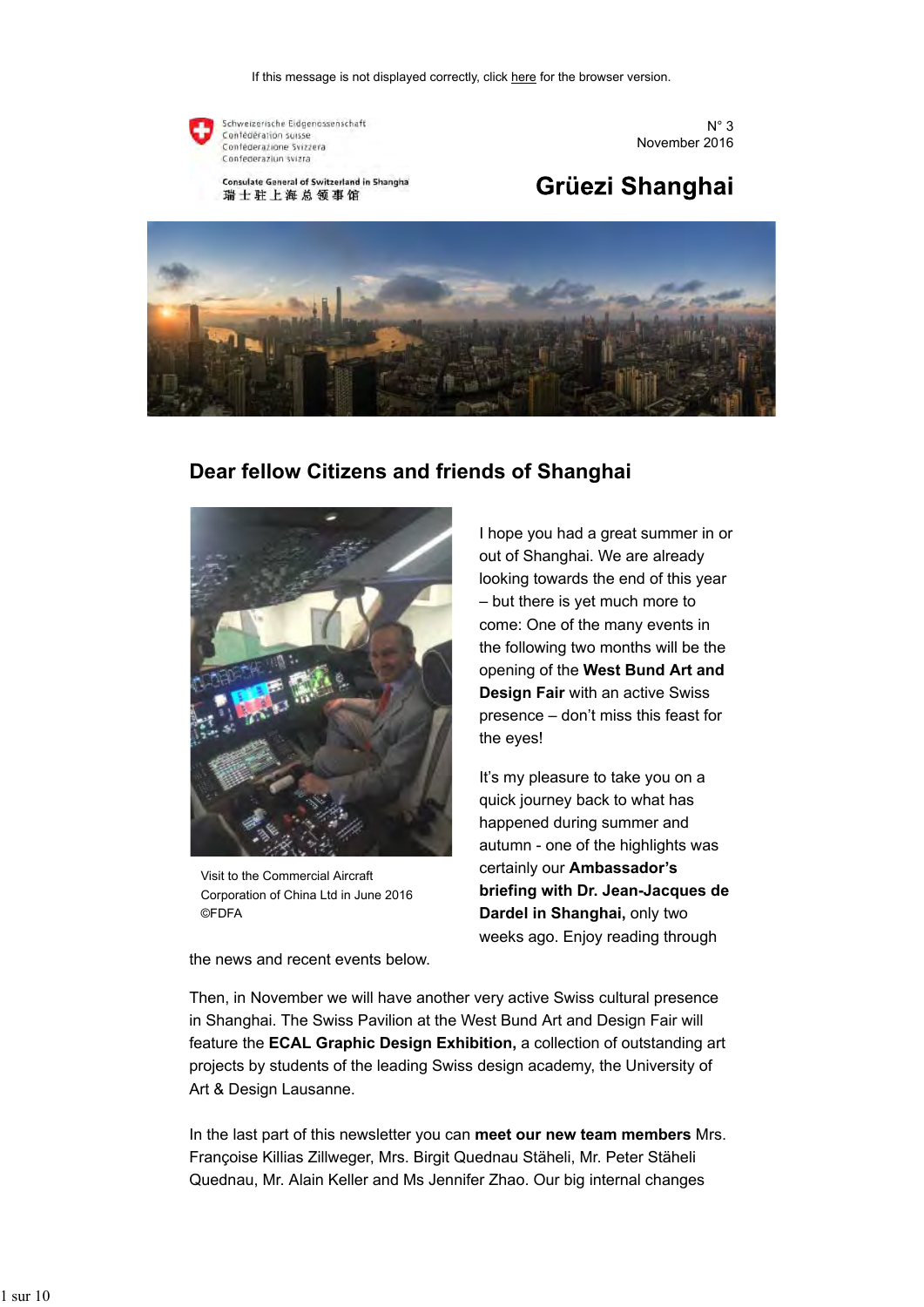with five new Swiss staff kept our team quite busy– but definitely brought a lot of joy.

I hope you enjoy this issue of "Grüezi Shanghai", which will be the last one of this year. Therefore, even though it comes a bit early, **I already like to wish you a wonderful holiday season with your family and friends.** I am looking very much forward to greeting you again in the beginning of 2017.

Alexander Hoffet Consul General

#### **CONTENTS**

Economic Section swissnex China Swiss Business Hub Pro Helvetia Shanghai SwissCham Shanghai Swiss Center Shanghai Cultural Highlights Festhéâ 2016 New Employees

#### **Economic Section**

### **SECO delegation in Shanghai**



SCORE / ILO Delegation at the Consul General's residence ©FDFA

#### **Responsible Enterprises"**

With the Free Trade Agreement from 2014, Switzerland and China did not only strengthen the bilateral economic relations but also **intensified cooperation on labor and employment issues.**

State Secretary Mr. Boris Zürcher visited Beijing and Shanghai in order to meet with Chinese labor authorities. He also participated in the **"Sustaining Competitive and**

**(SCORE) program** of the International Labor Organization (ILO) in Huzhou of Zhejiang Province.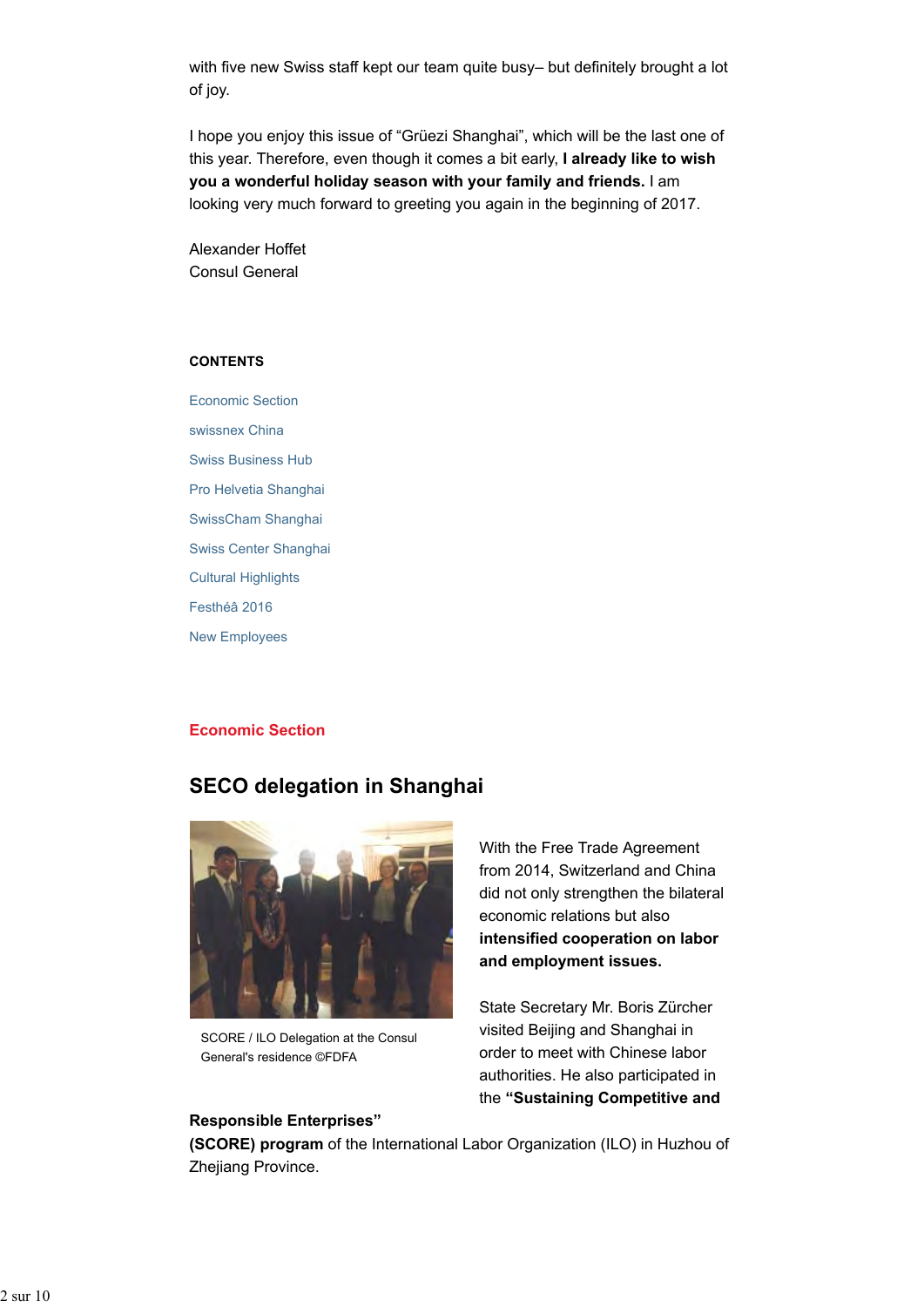SECO finances the SCORE program in China since 2010. So far, SCORE has assisted 130 small and medium enterprises to improve working conditions and productivity. You can find more details of the project through the following link: SCORE Program

#### **swissnex China**

### **We became "Matchmakers"**



Group of EMBA University of Zurich at Swissnex ©FDFA

It is almost time to choose this year's Christmas cards again! Time flies, and we had been busy working on **various projects,** and preparations for visits and events in the last quarter of 2016.

We just had the Venture Leaders here. The group of **selected Swiss Startups stopped in Shanghai** on

their 3rd visit to China. We became "matchmakers", and organized pitch events, networking opportunities and individual workshops in Beijing, Shanghai, Shenzhen and Hong Kong for them. Let's see who will make business in China soon!

This year's **group of EMBA University of Zurich,** did spend an afternoon at swissnex China. For the 6th time, we had the pleasure to welcome them. This time again in the framework of a work shop, with highly interesting presentations on the experience of "Business in China", shared by Nathan Kaiser, eiger and Marco Cabalzar, Garaventa Lift.

### **The experience of a "Neuchateloise" in Shanghai**

See how **Emilie Roemer,** our 3rd intern from Neuchatel, is describing her **Shanghai-Adventure:**

The experience of a "Neuchateloise" in Shanghai

Emilie Roemer started her **6 months internship** on September 1st, and spends the first 3 months at swissnex China and the second part at Swiss Center Shanghai.

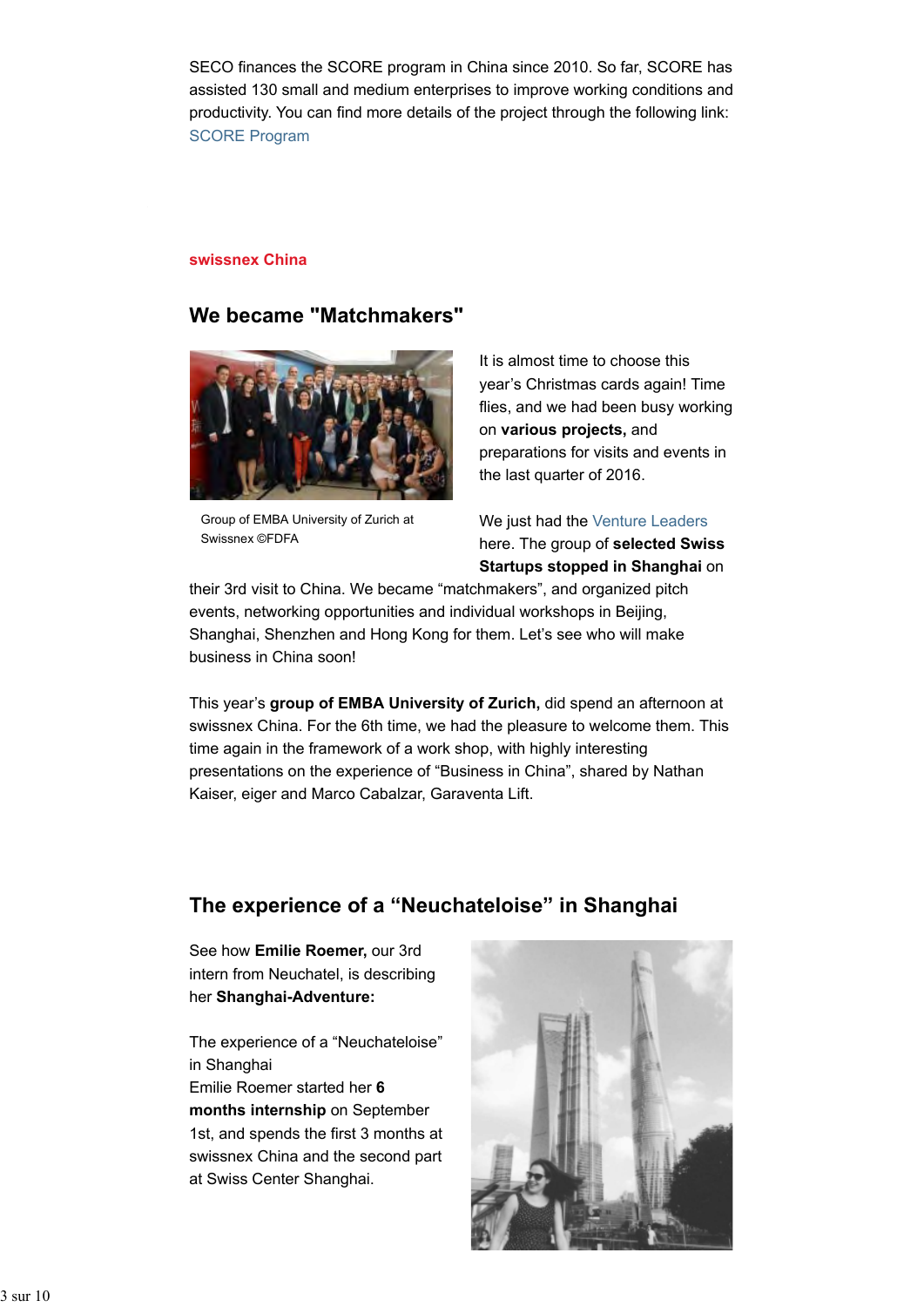After her commercial apprenticeship and the "maturité professionnelle commerciale", she took the opportunity to come to China for an internship. Her passion for traveling,



Emilie Roemer in Shanghai ©FDFA

and to encounter new cultures allowed her to easily "dive" in to the daily life in Shanghai.

She is supporting our team and helps us with various administrative tasks, and the organization of events and visits of delegations, and beyond. **Have a look at what Emilie Roemer has experienced so far** in Shanghai! Click here: Interns' view Blog

### **Outlook**

Our doors are open!

We welcomed more than 2300 visitors since January! Some of them stopped by on their journey through China, and some came with one of the 30 delegations visiting us, or they joined our numerous events and gatherings. Get in touch with us, find out more, and follow us on swissnexchina (EN/CN) and social media platforms!

We are looking forward to seeing you soon!

Team swissnex China

#### **Swiss Business Hub**

## **Support to Swiss participation @ ITMA Asia + CITME 2016**



From 21-25 October, ITMA Asia + CITME 2016, Asia's **most important textile machinery show** in terms of exhibiting space, was held at the National Exhibition and Convention Center (Shanghai).

In this year's edition, Swissmem, the Swiss association of mechanical and electrical engineering industries, led **30 Swiss textile**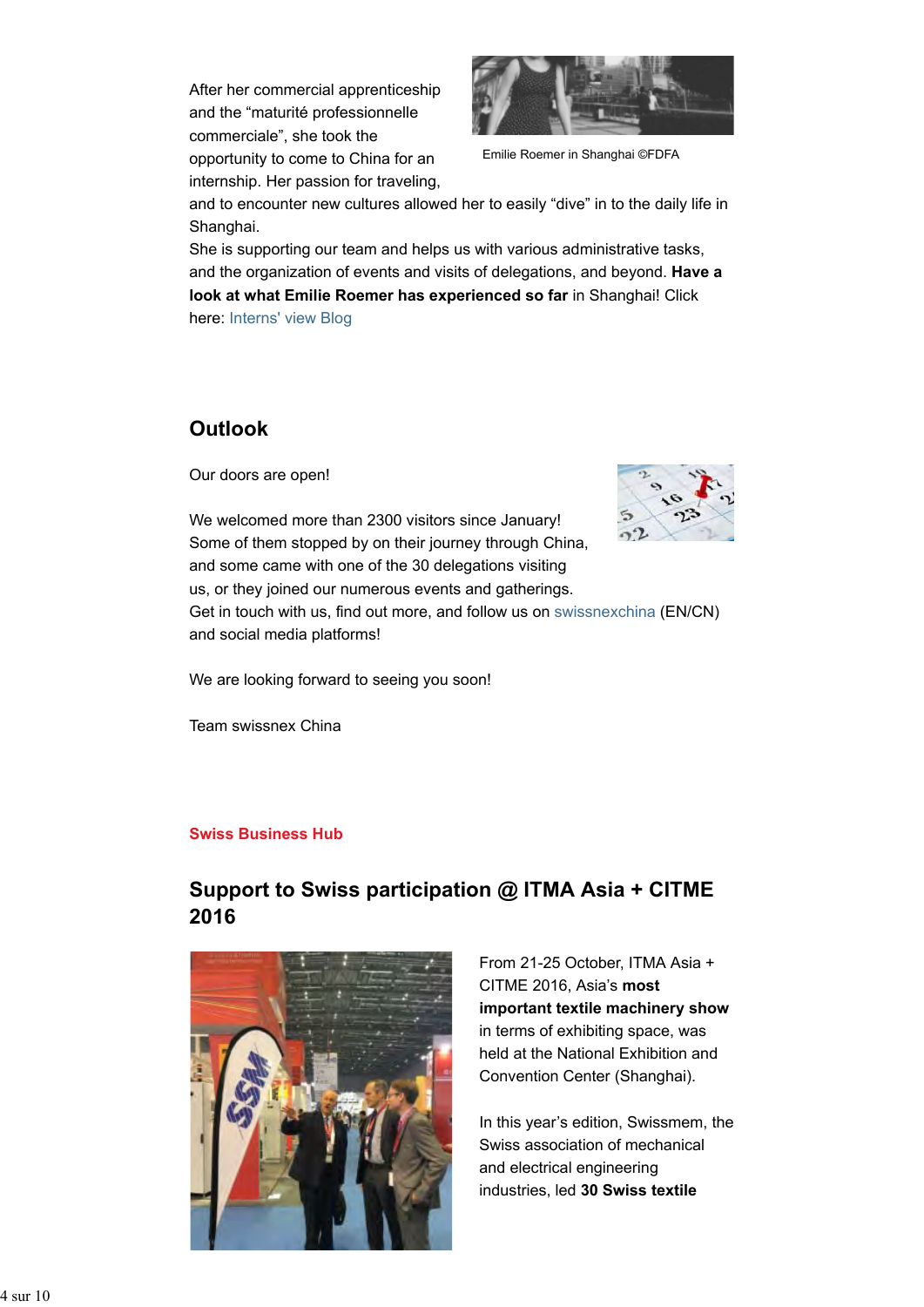

ITMA Asia + CITME 2016 ©FDFA

**machinery manufacturers** to present their newest products and innovations in Shanghai with the support of the Swiss Business Hub China.

On 23rd October, **our Consul General Mr. Alexander Hoffet**

**visited a number of selected Swiss textile machinery manufactures** accompanied by Mr. Ernesto Maurer, President of Swissmem Textile Machinery Division, Ms. Cornelia Buchwalder, Secretary General of Swissmem Textile Machinery Division, and Mr. Fabio Müller, Trade Promotion Director Swiss Business Hub China. Mr. Hoffet was introduced to the **highlights of Swiss technology in the textile machinery industry** across the entire industry chain as well as the current demands and trends in the Chinese market. At the subsequently held Swiss Evening, Mr. Hoffet delivered a welcome speech to the present Swiss exhibitors and congratulated them for their successful participation in the ITMA Asia + CITME 2016.

#### **Pro Helvetia Shanghai**



## **ECAL Graphic Design Exhibition**

ECAL Graphic Design Exhibition Installation View ©ProHelvetia

### **West Bund Art and Design Fair**

VIP Preview: Nov.8, 2016 **Public Days:** Nov.9-13, 2016 Venue: West Bund Art Center, 2555 Longteng Avenue, Xuhui District, Shanghai Supported by: Pro Helvetia Shanghai, Swiss Arts Council

Supported by Pro Helvetia Shanghai, ECAL/University of Art & Design Lausanne presents an **exhibition of projects created by students of the Bachelor Graphic Design and the Master Art Direction** on the occasion of the Beijing Design Week in Beijing (Sept.23-Oct.7, 2016), West Bund Art and Design Fair in Shanghai (Nov.9-13, 2016), and then travel to Hong Kong Design Institute (Nov.30, 2016-Mar.5, 2017).

**The Swiss university ECAL has long been recognised as a world reference in terms of, amongst others, graphic design.** Be it in designing books, catalogues, magazines or posters, typography or digital projects, ECAL students are able to embrace all fields of this discipline and to masterfully perform a wide variety of assignments.

The exhibition and book **"ECAL Graphic Design"** largely retrace projects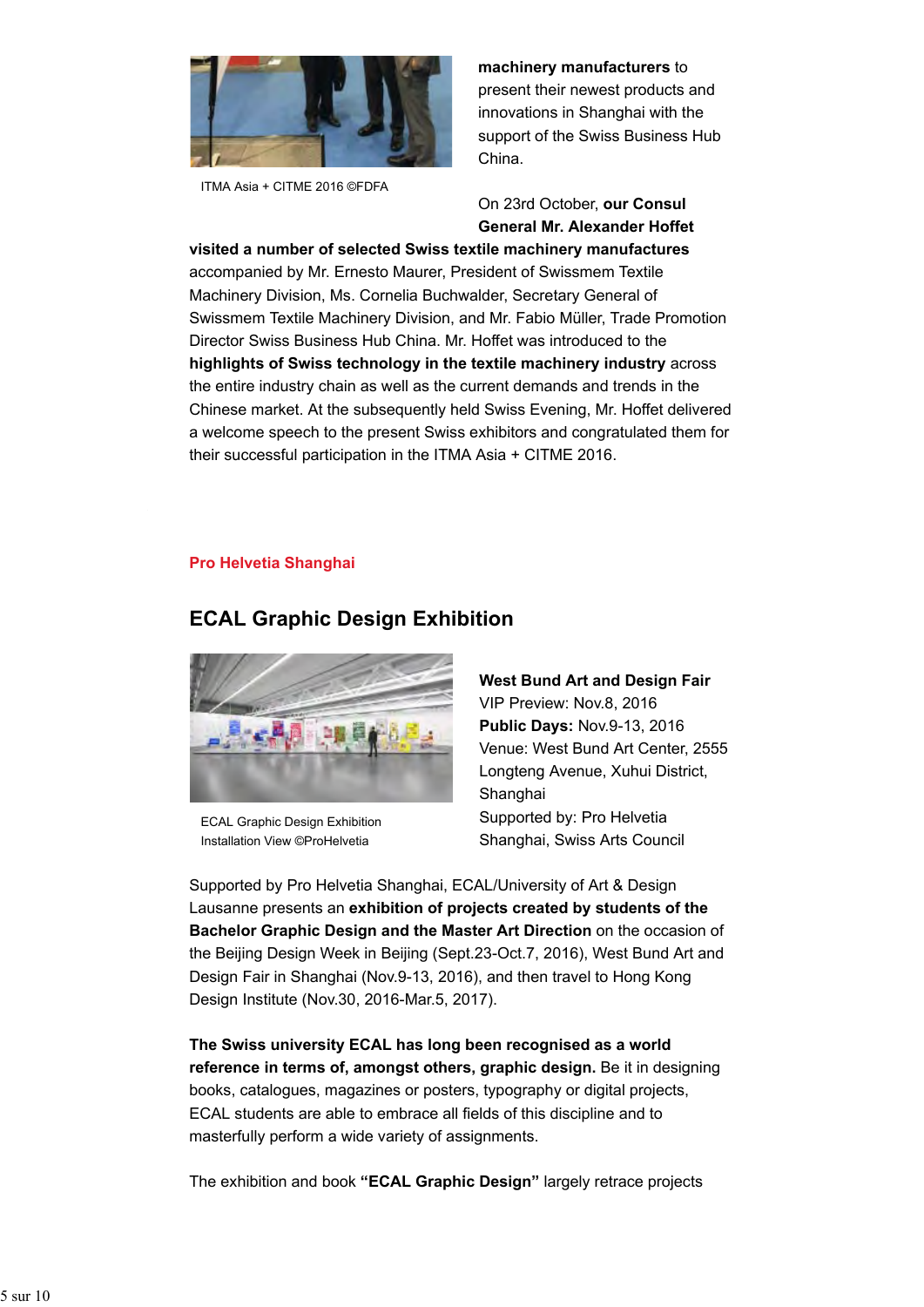conducted in the Bachelor Graphic Design and Master Art Direction programmes over the past five years.

#### **SwissCham Shanghai**

### **SwissCham Committees**

SwissCham Shanghai has committees in five domains: Finance / Tax, HR, Legal, SME / Industrial and Hospitality. The committees propose and lead themed events throughout the year.

In addition, our Chamber organizes 50 events per year covering topics such as logistics, marketing, E-commerce, business culture, plus trainings and company visit. For more information, visit our events page: SwissCham Events



Training on "Beyond Motivation" – Speaker: Aik Leong OOI at swissnex China ©FDFA

### **Follow us on WeChat**

Scan our WeChat QR Code to keep posted on SwissCham's news, events, benefits and more…



WeChat QR Code ©SwissCham

#### **Swiss Center Shanghai**

## **Project "Neuchâtel@Shanghai"**

The canton of Neuchâtel offers to

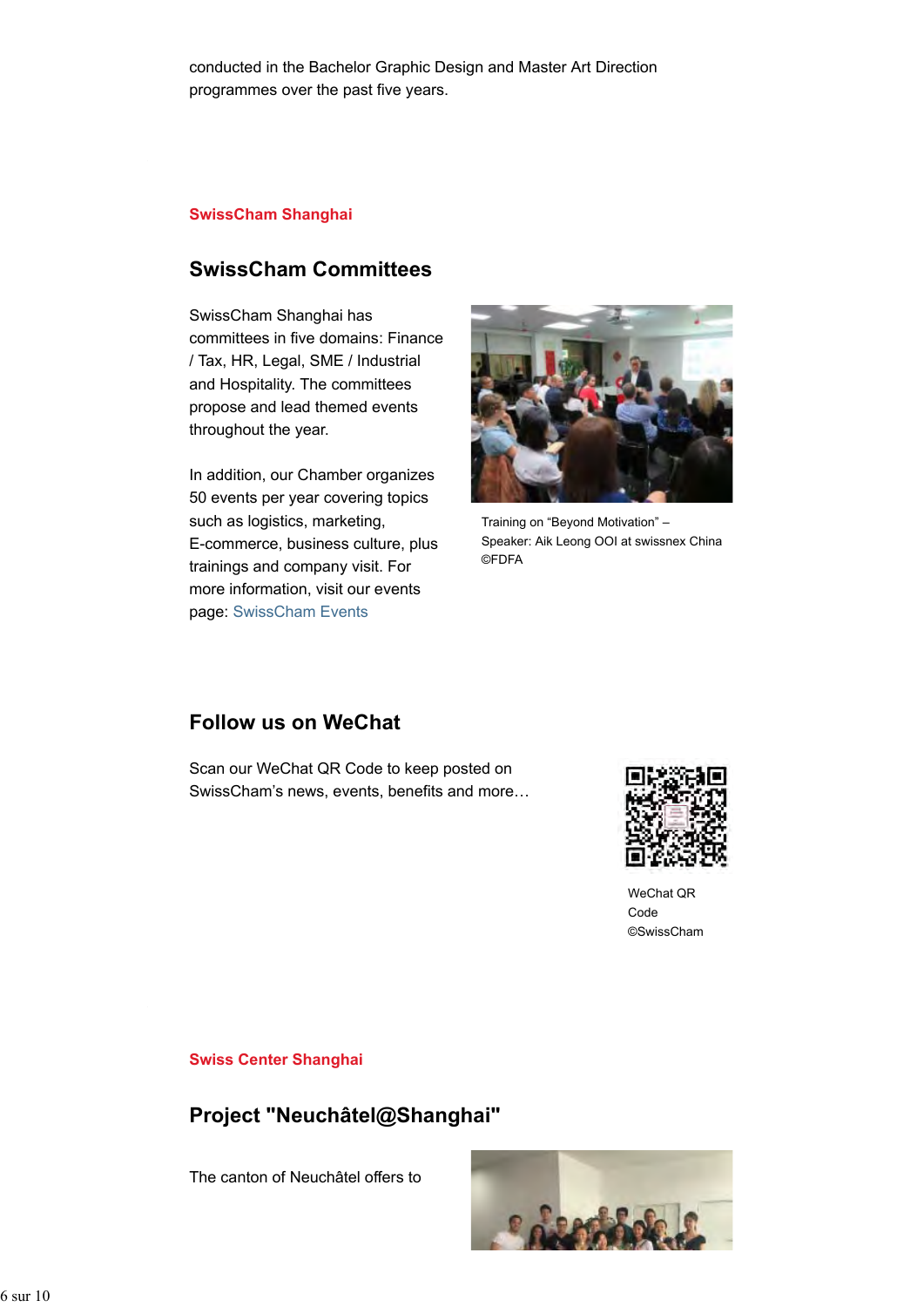future generation the opportunity to embrace their career with a global perspective.

This project launching in 2013 in collaboration with Swiss Center Shanghai (SCS) and swissnex China is today a highly-visible and sustainable program "Neuchâtel@Shanghai". It offers



Group picture of the project participants ©Swiss Center Shanghai

graduated apprentices and high school students to join a six-month program at Swiss companies in China.

"Fully committed to the experience, they are interacting with team spirit with their Chinese colleagues, evolving with confidence and embracing the culture difference as the key to access openness". A. Ballaman, GM at SCS

"It has been an incredible stay. I have learned a lot, and that is why I changed the way I look at things". M. Queiroga, SCS, 2016.

"It was the best experience of my life. The working conditions were really good at LX Precision. I took part of very interesting projects. M. Dängeli, 2014.

Interested to welcome interns from Switzerland? Contact Mr. FEUZ email

### **Cultural Highlights**

## **La Settimana della Lingua Italiana nel Mondo 2016 in Shanghai**



La Settimana della Lingua Italiana nel Mondo 2016 in Shanghai ©FDFA

During the week of October 16 to 22, the Embassy of Switzerland in China and its Consulates General in Shanghai, Guangzhou and Hong Kong were presenting in collaboration with the Italian Foreign Ministry the **16th edition of "La Settimana della Lingua Italiana nel Mondo"** the richness of the contemporary Swiss-Italian culture.

The Italian Language Week in

Shanghai started with a book talk with the Swiss author and **journalist Andrea Bertagni** who presented its firstling "Una montagna d'oro" to the students of the Shanghai International Studies University. This was followed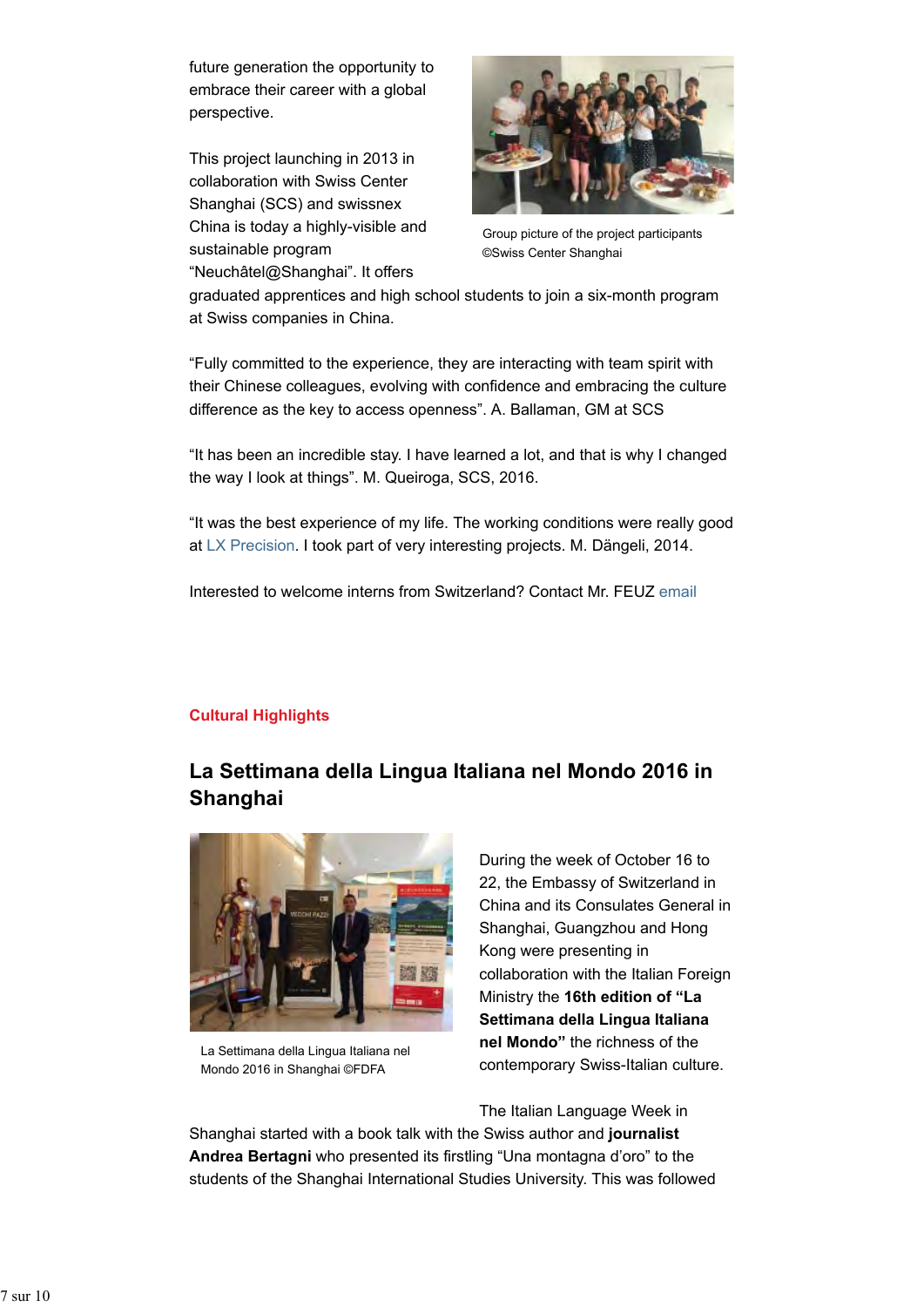the next day by the lecture of the two **renowned professors Massimo Scaglioni and Marco Cucco from the University of Lugano** about the Italian-Swiss film and television industry at the Shanghai Academy of Theater. The film screening of the comedy "Vecchi Pazzi" by **Swiss film director Sabine Boss** at the Aurora museum rounded off and finished the successful Italian Language Week 2016 in Shanghai.

#### **Festhéâ 2016**

## **Festhéâ 2016, the French theatre festival, 18th to 20th of November**



Festhéâ is the French theatre festival of Shanghai. It will take place from the 18th to 20th of November. The Consulate General of France in Shanghai and the Consulate General of Switzerland in Shanghai participate as institutional partners.

For it's second edition, Festhéâ's theme is women, and how it is to grow up to be a woman.

Enjoy a weekend of theatre in French with:

- 2 plays coming from France
- 6 shows in total
- 3 free workshops for kids and adults
- La Ptite Lu who will be selling and signing her latest book
- excellent food and coffee from our partners MaVilla, Must Grill, Cuivre,
- MyDelice.com and Le Gourmand

- a photobooth to win fantastic prizes from our partners Raffles Medical, MyDelice.com, Epermarket, Cuivre, Must Grill, Louko, Piling Palang, Zoaje...

Part of profits will go the More Than aware, a charity that is a healthy lifestyle support group that empowers women to be proactive in the prevention and recovery of breast cancer. Discover their website here: morethanaware.com

#### **Information**

Dates: 18th-20th november 2016 Venue: Ke Center for the Contemporary Arts Address: 613-B, Kai Xuan Rd., Chang Ning District, Shanghai 200051

Reservations can be made here

**New Employees**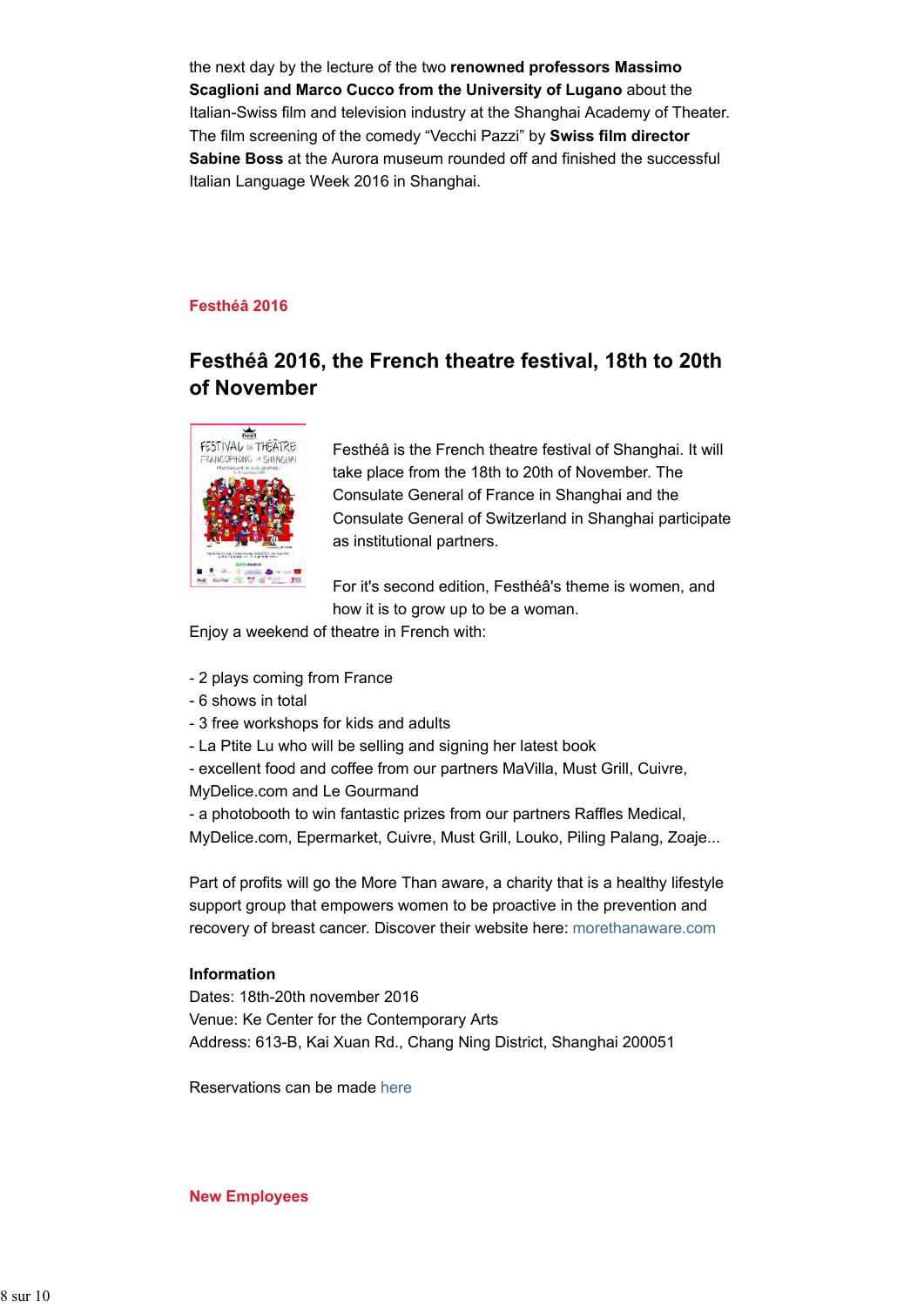## **Françoise Killias Zillweger, Head of Chancery**



Mrs. Françoise Killias Zillweger landed in Shanghai end of July 2016 to take up her new duties as Head of Chancery at the Consulate General of Switzerland. A few days after her arrival, she already had the chance to meet some of you at the 1st of August celebration organized by the Swiss Club and Swiss Chamber of Commerce.

Françoise Killias Zillweger joined the Swiss Foreign Service in 1987 and her career brought her to Warsaw, Curitiba, Wellington, Bonn, Montevideo, Athens, San Francisco and Hong Kong. After a four year assignment at the Crisis Management Center of the Federal Department of Foreign Affairs in Berne, she is now back in Asia. She is married with three children, two of them grown up and living in Switzerland.

Her predecessor, Mrs. Beatrix Hagmann, has assumed her new functions at the Embassy of Switzerland in Manila, Philippines.

### **Alain Keller, Consular attaché**



Mr. Alain Keller was born and raised in Ticino, but has roots in Zurich and Neuchâtel. After work experiences at Switzerland Tourism's headquarters, and at Credit Suisse in Zurich, he joined the Federal Department of Foreign Affairs in 2015.

After one year of training at the Consulate General of Switzerland in Marseille, France, he started working in

Shanghai at the beginning of July 2016 as the Deputy Head of Visa Section. Traveling and getting to know other cultures is his favorite hobby, thus he has visited around 30 countries already. Other significant hobbies are music and tennis, which he hopes to play more regularly in Shanghai.